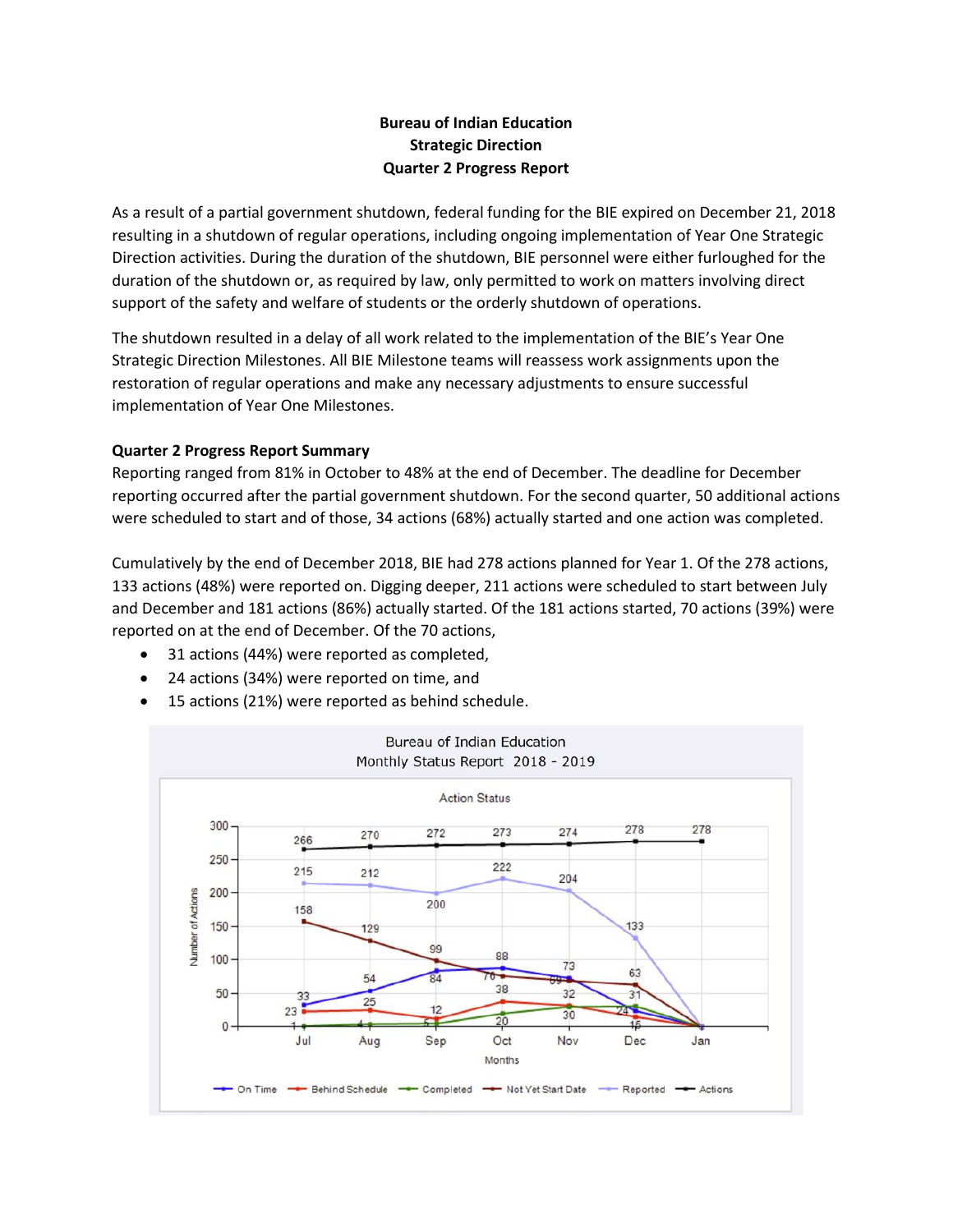Highlights of work completed include:

• A template has been created to collect data on the existing Career and Technical Education Programs in all Bureau operated and Tribally controlled schools and TCS.

BIE Leadership and all BIE Milestone teams will reassess work assignments upon the restoration of regular operations and make any necessary adjustments to ensure successful implementation of Year One Milestones.

## **BIE Division Quarter 2 Progress Report**

## *Office of the Director*

Cumulatively, by the end of December 115 actions were assigned to this division and 39 actions (34%) were reported on. Of those 39 reported actions,

- 10 actions (26%) were reported as completed,
- 4 actions (10%) were reported as on time,
- No actions were reported as behind schedule, and
- 25 actions (64%) were reported as not yet started.



### *Bureau Operated Schools*

Cumulatively, by the end of December 50 actions were assigned to this division and 31 actions (62%) were reported on. Of those 31 reported actions,

- 4 actions (13%) were reported as completed,
- 4 actions (13%) were reported as on time,
- 10 actions (32%) were reported as behind schedule, and
- 13 actions (42%) were reported as not yet started.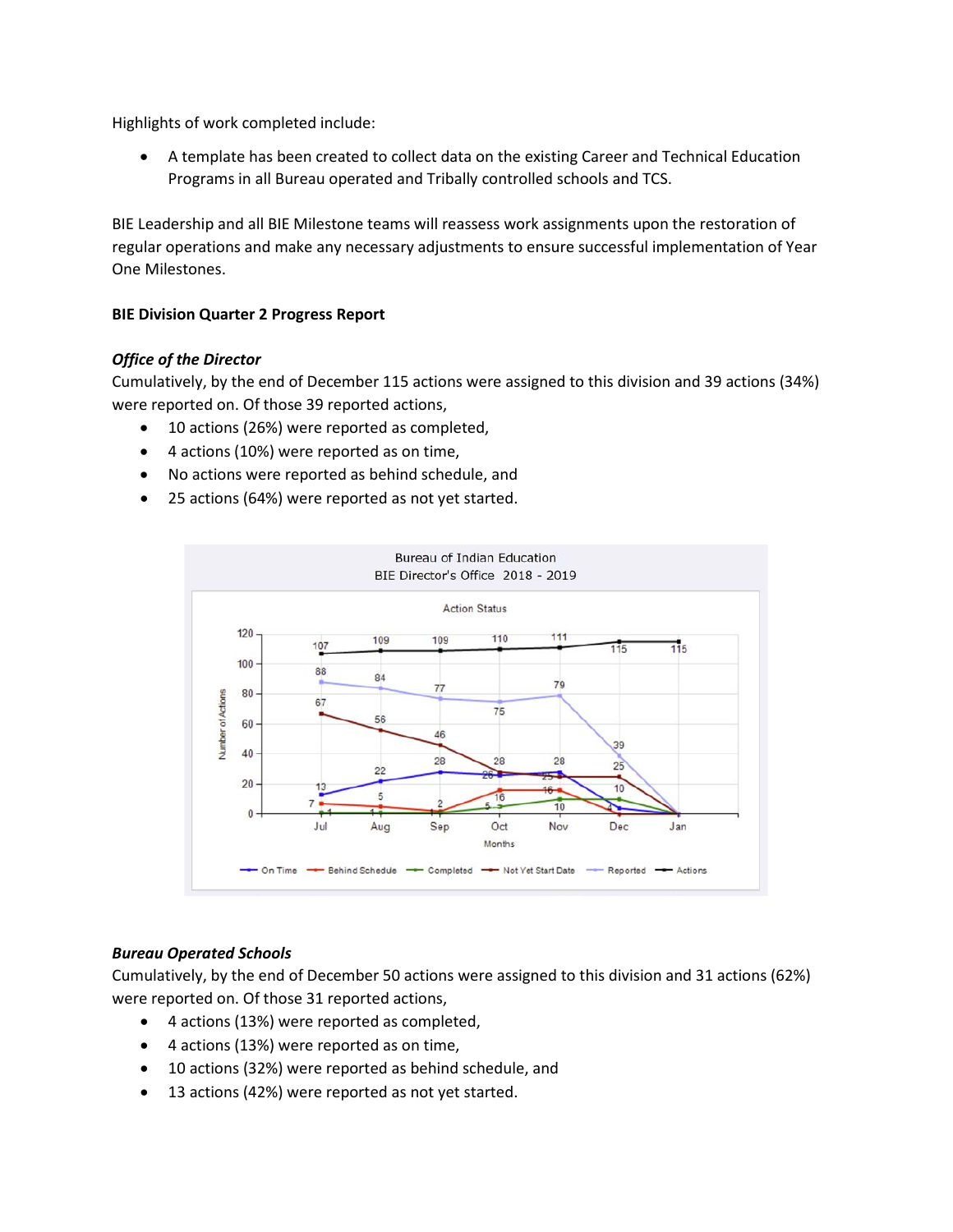

#### *Navajo Schools*

Cumulatively, by the end of December 42 actions were assigned to this division and 36 actions (86%) were reported on. Of those 36 reported actions,

- 11 actions (31%) were reported as completed,
- 11 actions (31%) were reported as on time,
- 5 actions (14%) were reported as behind schedule, and
- 9 actions (25%) were reported as not yet started.

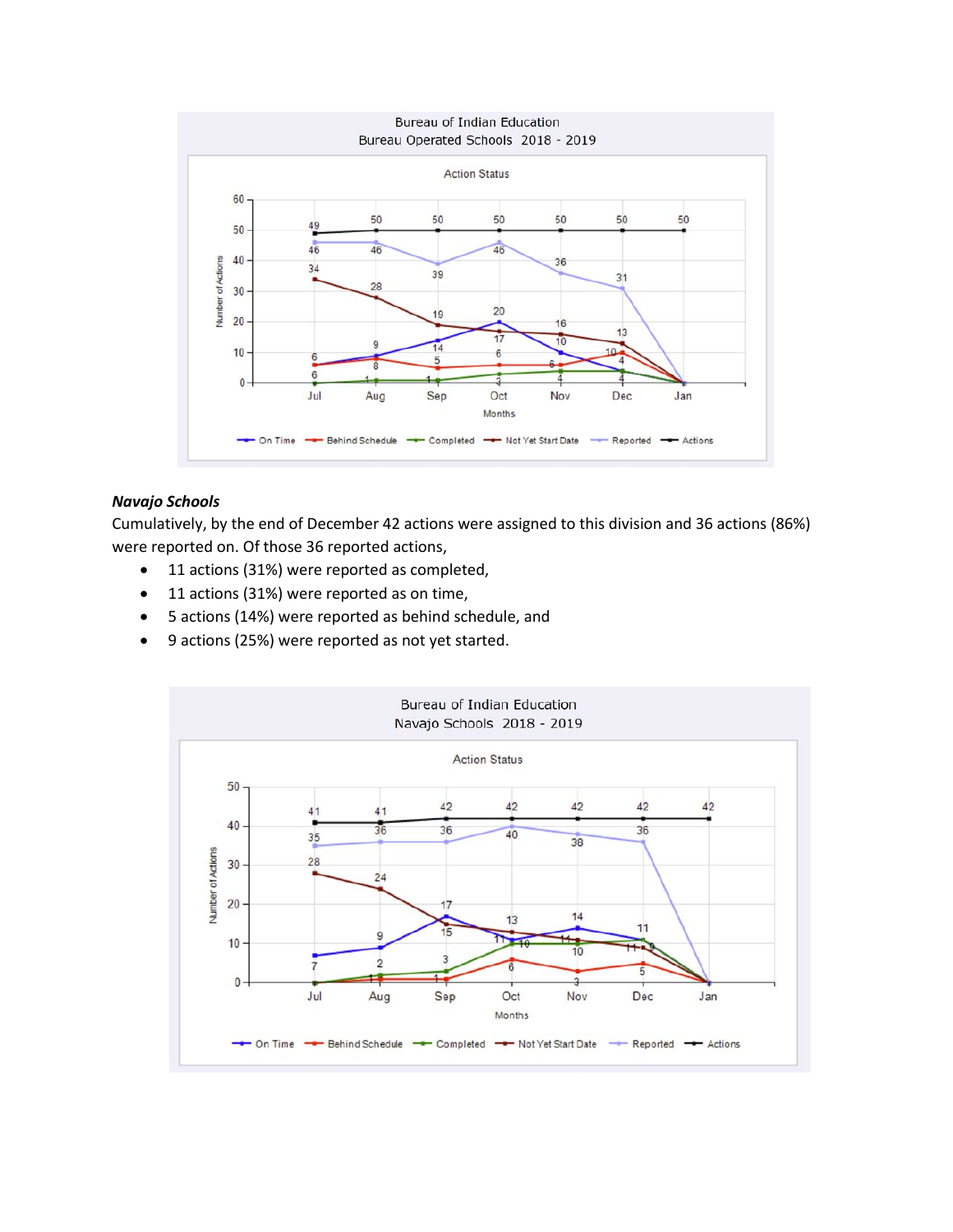## *Performance & Accountability*

Cumulatively, by the end of December 12 actions were assigned to this division and 3 actions (25%) were reported on. Those 3 actions were reported as not yet started.



### *School Operations*

Cumulatively, by the end of December 39 actions were assigned to this division and 10 actions (26%) were reported on. Of those 10 reported actions,

- 5 actions (50%) were reported as completed,
- No actions were reported as on time,
- No actions were reported as behind schedule, and
- 5 actions (50%) were reported as not yet started